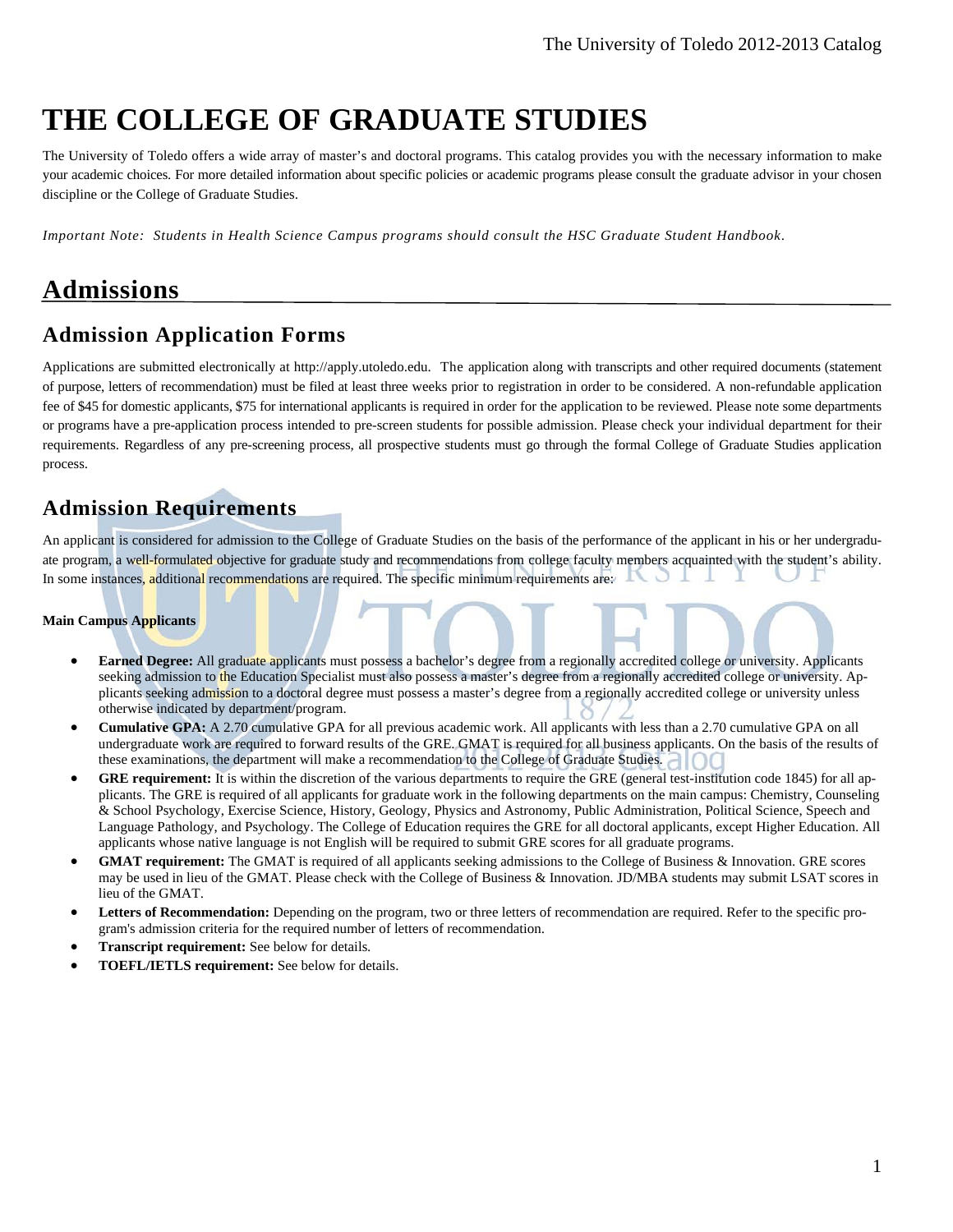#### **Health Science Campus (HSC) Applicants**

- **Earned Degree:** Baccalaureate or professional doctoral degree earned from a department of approved standing and granted by a regionally accredited college or university.
- **Cumulative GPA:** A 3.0 GPA (on a 4.0 scale) from the institution granting the baccalaureate. For an applicant to be considered for "Regular" admission, they must submit official transcripts confirming their degree with a cumulative GPA of 3.0 or better. An applicant whose GPA is below 3.0 may be considered for "Conditional" admission. Other criteria affecting status of admission (i.e. Regular; Conditional), are program-specific.
- **GRE/MCAT requirement:** It is within the discretion of the various programs to require the GRE or other qualifying examinations for all applicants. The GRE is required of applicants for the following graduate programs on the HSC: MS or PhD in Biomedical Science Programs, Occupational Therapy (OTD), Clinical Nurse Leader - Graduate Entry MSN program. For applicants with a baccalaureate from an accredited U.S. institution, although recommended, GRE scores are not required for the remaining master's degree and certificate programs on the HSC. All applicants whose native language is not English will be required to submit GRE scores for all graduate programs. For MD/PhD and MD/MS dual degree applicants, GRE scores are strongly recommended but MCAT scores may be accepted in lieu of GRE scores.
- Letters of Recommendation: Depending on the program, two or three Letters of Recommendation are required. Refer to the program's admission criteria for the required number of letters of recommendation.
- **Transcript requirement:** See below for details.
- **TOEFL/IELTS:** See below for details.

#### **Applicants, All Programs**

#### **Transcript requirement:**

The College of Graduate Studies requires official transcripts from all universities/colleges you are currently attending or have attended.

#### **Domestic Students:**

- Official transcripts are those sent directly from the institution to the College of Graduate Studies.
- Transcripts not received directly from the institution will be considered unofficial.
- Only official transcripts will be acceptable for final admission to the program.
- You may use the attached form to request transcripts from your other institutions http://www.utoledo.edu/graduate/files/Transcript\_request.pdf

#### **International Students:**

- Official transcripts/marksheets are those sent directly from the institution to the College of Graduate Studies.
- Transcripts/marksheets not received directly from the institution will be considered unofficial.
- Only official transcripts/marksheets will be acceptable for final admission to the program.
- You must also provide official certified, or attested copies of all graduation certificates, diplomas or degree certificates needed to fulfill your admission.

187

- If you earned a degree from a U.S. degree granting institution, simply order a transcript to be sent to us directly from the school's Registrars' Office. We do not make photocopies of official documents.
- Documents given to the Graduate Admissions Office become the property of the College of Graduate Studies and will not be returned or forwarded.
- **IMPORTANT NOTICE ABOUT TRANSLATIONS** You must submit clear and legible photocopies of precise word-for-word English translations of all foreign language documents. English translations must be provided by the issuing institution or you may contact a translation service. Please refer to http://naces.org/members.htm for a list of acceptable evaluators. All arrangements must be made by you directly with the translation service.

The College of Graduate Studies must receive all official final transcript(s) including the transcript showing proof of a bachelor's degree at the time of application or within the first semester of enrollment; without such proof future registration will be prevented. International students must provide the official final transcript and the official diploma showing the degree earned.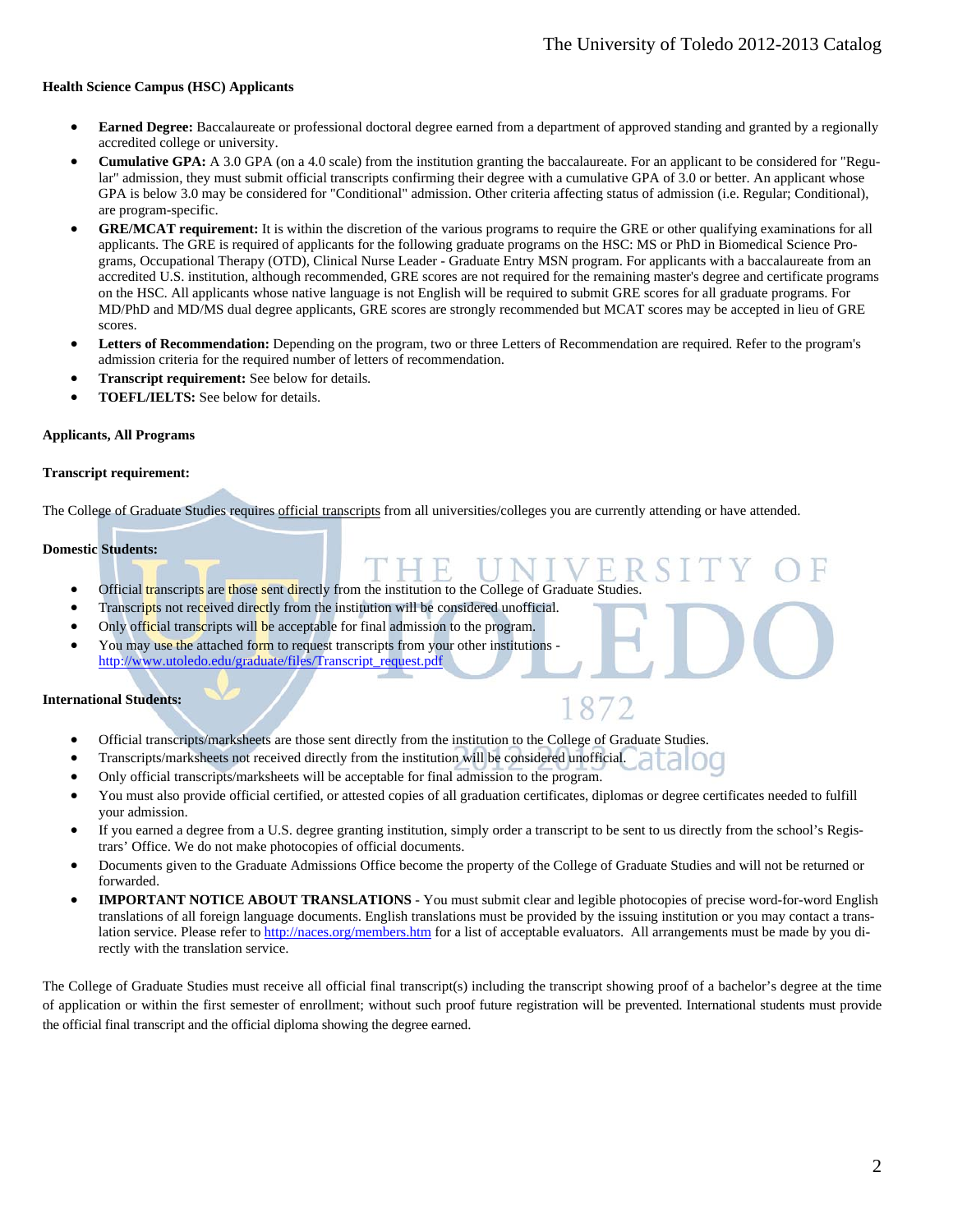#### **TOEFL/IELTS requirement:**

- In addition to the requirements for regular admission, all applicants whose native language is not English must submit either TOEFL or IETLS scores unless the applicant has graduated from a U.S., regionally accredited college or university or completed at least one full time academic year of study earning a 3.0 or greater GPA
- Applicants must achieve satisfactory scores on the TOEFL or IELTS.

|                     | <b>Minimum Score MC</b> | <b>Minimum Score HSC</b> |
|---------------------|-------------------------|--------------------------|
| <b>TOEFL PBT</b>    | 550                     | 550                      |
| <b>TOEFL CBT</b>    | 213                     | 213                      |
| <b>TOEFL IBT</b>    | 80                      | 80                       |
| <b>IELTS</b>        | $6.5*$                  | 6.5                      |
| <b>GRE Minimum</b>  | varies by department    | varies by department     |
| <b>GMAT Minimum</b> | 450                     | n/a                      |

*Please note - Test scores for TOEFL/IELTS cannot be older than 2 years from the first day of the term that the student begins their program. Test scores for GRE/GMAT cannot be older than 5 years from the first day of the term that the student begins their program. In the event test scores are considered invalid and cancelled by ETS, The University of Toledo reserves the right to require submission of new test scores. Please contact the College of Graduate Studies if you have questions regarding this.*

#### **International Applicants, Financial Responsibility**

 All international students must also demonstrate that they have adequate financial resources for their graduate education before they can be admitted. н. K S

The College of Graduate Studies must receive the official transcript showing proof of a bachelor's degree at the time of application or within the first semester of enrollment; without such proof future registration will be prevented.

Students not meeting requirements for admission to the College of Graduate Studies may apply to the appropriate baccalaureate college for admission as an undergraduate with degree (UWD) to make up deficiencies and to establish a basis for reconsideration of admission to the College of Graduate Studies. UWDs are not permitted to register for graduate credit courses.

Admission to a master's program does not automatically admit a student to the doctoral program.

#### **Financial Assistance**

Assistantships are available for students studying for advanced degrees. Students holding assistantships receive a stipend for service as assistants and a tuition fee award. Contact department chairs or designated directors of graduate programs for application procedures.

2012-2013 Catalog

A limited number of University Fellowships are available in doctoral areas for outstanding students. University of Toledo advisors and departmental chairs nominations are required in addition to the student's application. Fellowship students receive a stipend during the academic year and a scholarship for tuition and fees.

Scholarships from foundations and societies are available to students who have maintained a high undergraduate and graduate scholastic record. Such scholarships usually permit full- or part-time study. Prospective students are advised to inquire directly to departments, colleges or agencies that provide scholarships or other financial support.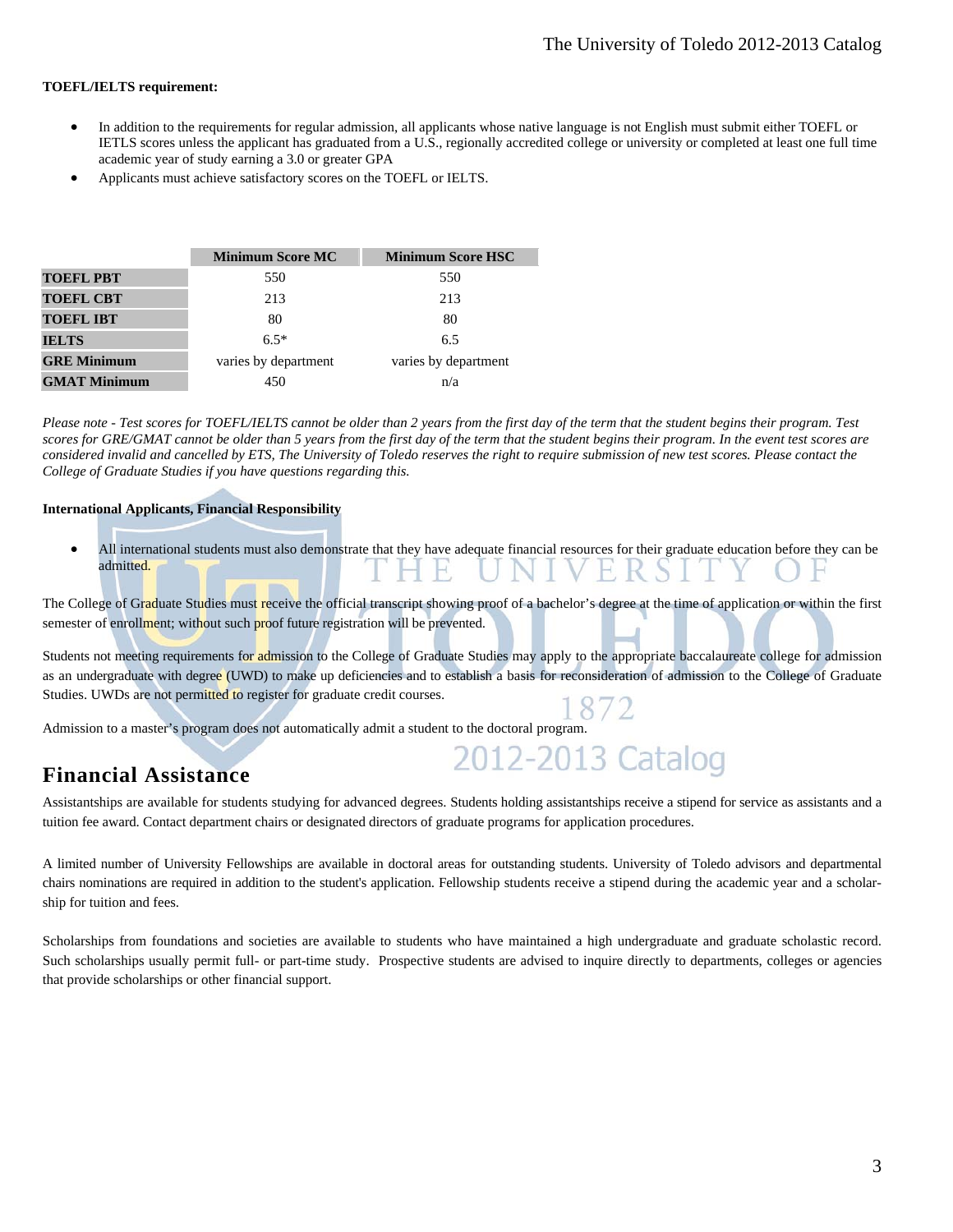### **Classification of Students**

Students may be admitted in five categories to take graduate studies.

- 1. **Regular** An applicant is admitted as a regular graduate student if, after considering all of the required documents, the applicant is considered to meet all admission requirements.
- 2. **Provisional** An applicant is admitted as a provisional student if, at the time of application, all of the requirements for admission have not been completed. All admission requirements must be completed during the first semester of attendance.
- 3. **Graduate Non-Degree** Applicants interested in taking graduate courses for personal enrichment, professional development, certification, or who wish to explore graduate study prior to deciding on a degree program, may enroll under special student status. This status is not an admission to a College of Graduate Studies degree program. However, if subsequently accepted to a degree program, a student may, upon approval of the College of Graduate Studies, have a maximum of nine semester hours counted toward a degree. Since this status is not available in all academic areas, applicants should inquire with the College of Graduate Studies, the appropriate department or college before submitting an application. Students registering as graduate non degree are not eligible for federal financial aid. Graduate non degree status does not guarantee admission to a degree seeking program.
- 5. **Guest admission** A student enrolled in a graduate program at an accredited institution other than The University of Toledo may be admitted as a graduate guest student. A transcript of work completed at The University of Toledo will be sent to the student's home institution for the semester enrolled. This status is granted on a semester basis and is contingent upon approval of the institution in which the student is pursuing a degree.

### **Concurrent Enrollment Program**

The University of Toledo and Bowling Green State University jointly sponsor this program, which allows graduate students at one institution to enroll and receive credit for classes offered at the other institution. The concurrent program provides graduate students the unique opportunity to enhance their academic experience by taking advantage of resources provided by the two institutions. Credit and grades earned count as resident credit at the home institution.

Students at these institutions must be admitted under the concurrent student status, and the approval of the graduate dean of the student's home institution is required before a student receives credit and a grade for the class in which he/she has enrolled. In addition, graduate students from The University of Toledo who enroll at Bowling Green State University are required to complete a minimum of 51 percent of their courses in their degree programs on campuses of The University of Toledo. Part-time graduate students pay the instructional, general, and if applicable, the nonresident fees at the host institution on a per-hour basis. Full-time graduate students who have paid full-time instructional, general and nonresident fees at their home institution, or who are graduate assistants or teaching fellows at their home university, generally will not have additional charges associated with their concurrent registration; however special service fees and facilities fees apply.

### **Letter of Admission**

2012-2013 Catalog

A letter of admission will be mailed to the student upon the recommendation of the admitting department and final approval of the College of Graduate Studies. Only the College of Graduate Studies is authorized to provide admission into graduate programs.

# **Transcripts**

Official transcripts showing all credits (graduate and undergraduate) and all degrees earned must be submitted to the College of Graduate Studies from the issuing institution.. Students who fail to provide official transcripts within the first semester of enrollment will not be permitted to register in subsequent semesters. **\*Note:** An official transcript is defined as one that is **received directly from the issuing institution in a sealed envelope.** Transcripts marked "issued to student" are not considered official transcripts.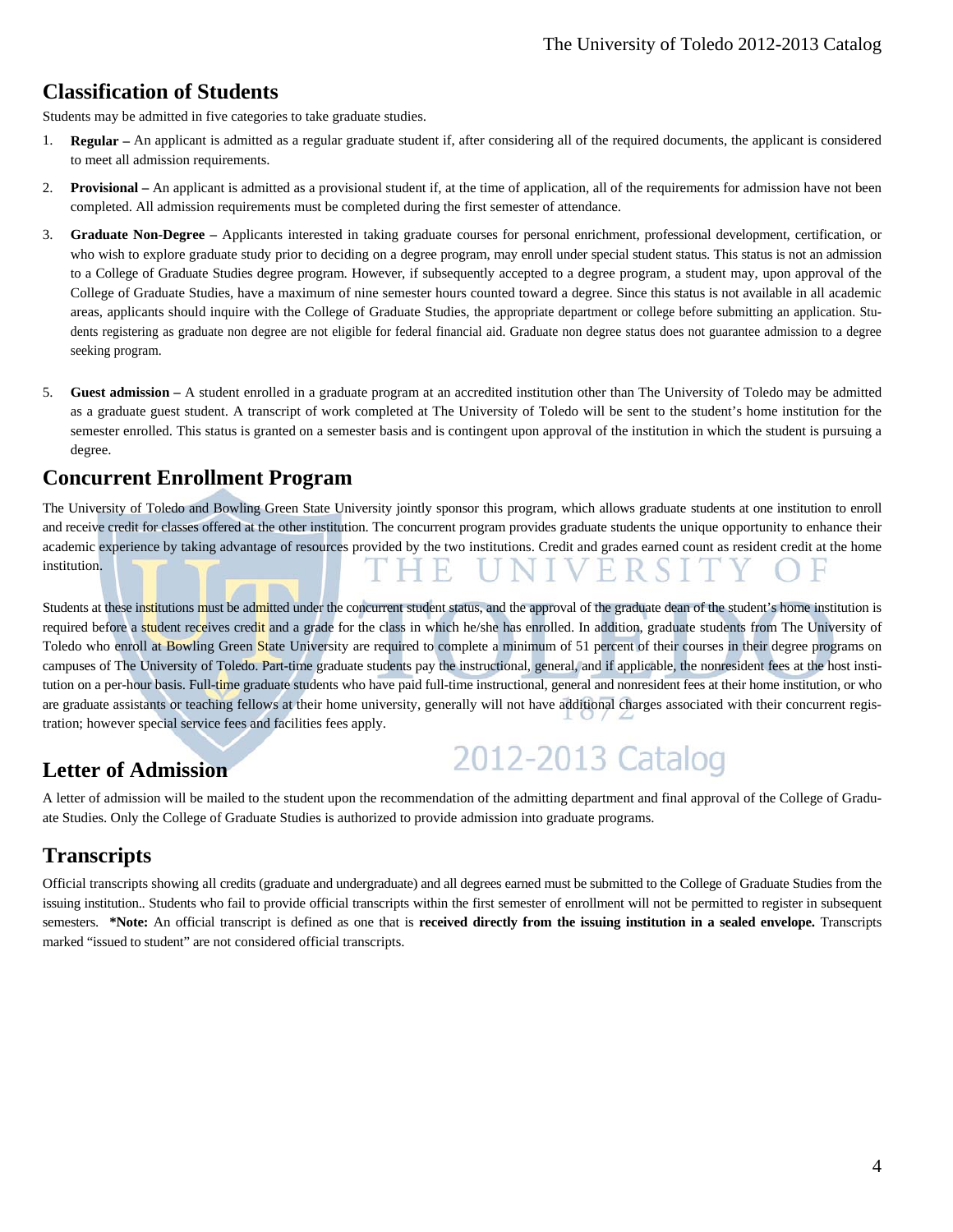# **Academic Regulations**

## **Responsibilities of Graduate Students**

Graduate students are expected to become familiar with the academic regulations of the University and the specific requirements of their graduate program. The student is solely responsible for complying with all regulations of the University, the College of Graduate Studies and the department of instruction, and for meeting all requirements for the degree. The student should consult with their advisor on a regular basis to ensure that they remain on track within the degree program or in the event that there are any questions concerning the requirements for the degree.

# **Academic Standards**

A minimum cumulative GPA of 3.0 (four point grading system) in graduate coursework is required for graduation. Graduate students whose cumulative GPA falls below 3.0 during any semester will be placed on academic probation. Depending on the program, a full-time student on academic probation will have one or at most two semesters (excluding summers) to meet the cumulative GPA standard. A student failing to meet the standard will be subject to dismissal. A part-time student on academic probation will be required to meet the GPA standard after 12 additional credit hours of graduate coursework. A grade of C is the minimum passing grade for graduate courses. Therefore, any graduate course in which a grade below "C" or grade of "U" was earned will not be permitted on the Plan of Study. Grades of below "C" will continue to be counted in calculating the cumulative grade point average. Individual programs may offer a specific number of credit hours with earned grades of C or below to be repeated one time. Colleges are permitted to establish individual program course retake standards. However, such standards shall not exceed two courses up to a maximum of 12 credit hours. Both the original and repeated grades will appear on the transcript and be calculated into the cumulative GPA. Colleges/departments/degree programs may enact additional coursework grade requirements beyond the minimum standard established here by the Graduate Faculty. Graduate students shall be responsible to consult with the appropriate graduate degree program director for the applicable standards.

Grades of A, A-, B+, B, B-, C+, C, C-, D+, D, D-, F, S, U, WP, or WF may be awarded depending on College/program/departmental policies. A limited number of graduate courses earn grades of S (Satisfactory) or U (Unsatisfactory) upon completion. A grade of S will be allowed for credit toward graduation but is not computed in the grade point average. A grade of U earns no credit and the course must be repeated to earn graduate credit but is not computed in the grade point average. The grade of PR may be awarded to indicate work in progress and courses with this grade will not be included in the GPA calculation. The grade of IN is assigned only under extraordinary circumstances when unexpected events prevent a student from completing the requirements of the course within the term of enrollment. The student must complete the required work before the end of the following semester (excluding summers) in which the IN grade was received; otherwise the grade will be converted to the grade of F by the Office of the Registrar. The student may initiate a request for an additional semester to complete the work for the grade (excluding summers). The extension is granted upon the approval of the faculty member and the associate dean of the college offering the course. Once the IN grade has been converted to F, the student must re-register and take the course again. The grade of IN will not be included in the GPA calculation. It is recommended that faculty set specific benchmarks for completion of the course or material each term, and regularly assign S, U or IN grades as appropriate instead of awarding a PR. Students may not graduate with a grade of U, IN, or PR on their Plan of Study. Students may not graduate with a grade of IN or PR on their transcript. A grade of WP (withdrawal passing) or WF (withdrawal failing), according to the status of the student at the time of withdrawal, will be assigned to students who withdraw after the university established withdrawal period at the discretion of the instructor. The grade of WP will not be included in the GPA calculation. A grade of WF indicates that a student's work is unsatisfactory (grade of less than C), and will be included in the GPA calculation as a grade of F. Students may repeat courses with grades WF or U subject to the maximum credit hour repeat limitation.

### **Academic Fresh Start**

A student who meets all of the criteria described below may petition the Vice Provost for Graduate Affairs and Dean of the Graduate College to remove from his/her graduate cumulative grade point average all those grades earned under the student's prior enrollment at The University of Toledo. The petition must first be approved through the appropriate academic college channels prior to submission to the Graduate College.

- Degree seeking graduate student.
- Had previous enrollment at The University of Toledo.
- Not enrolled at The University of Toledo for at least two years prior to current enrollment. Under exceptional circumstances a student may apply to the College of Graduate Studies for a waiver of the two-year rule.
- Maintain a current graduate grade point average of 3.00 or better for the first semester of re-enrollment if full-time or the first 12 credits of re‐enrollment if part‐time (not to exceed three semesters)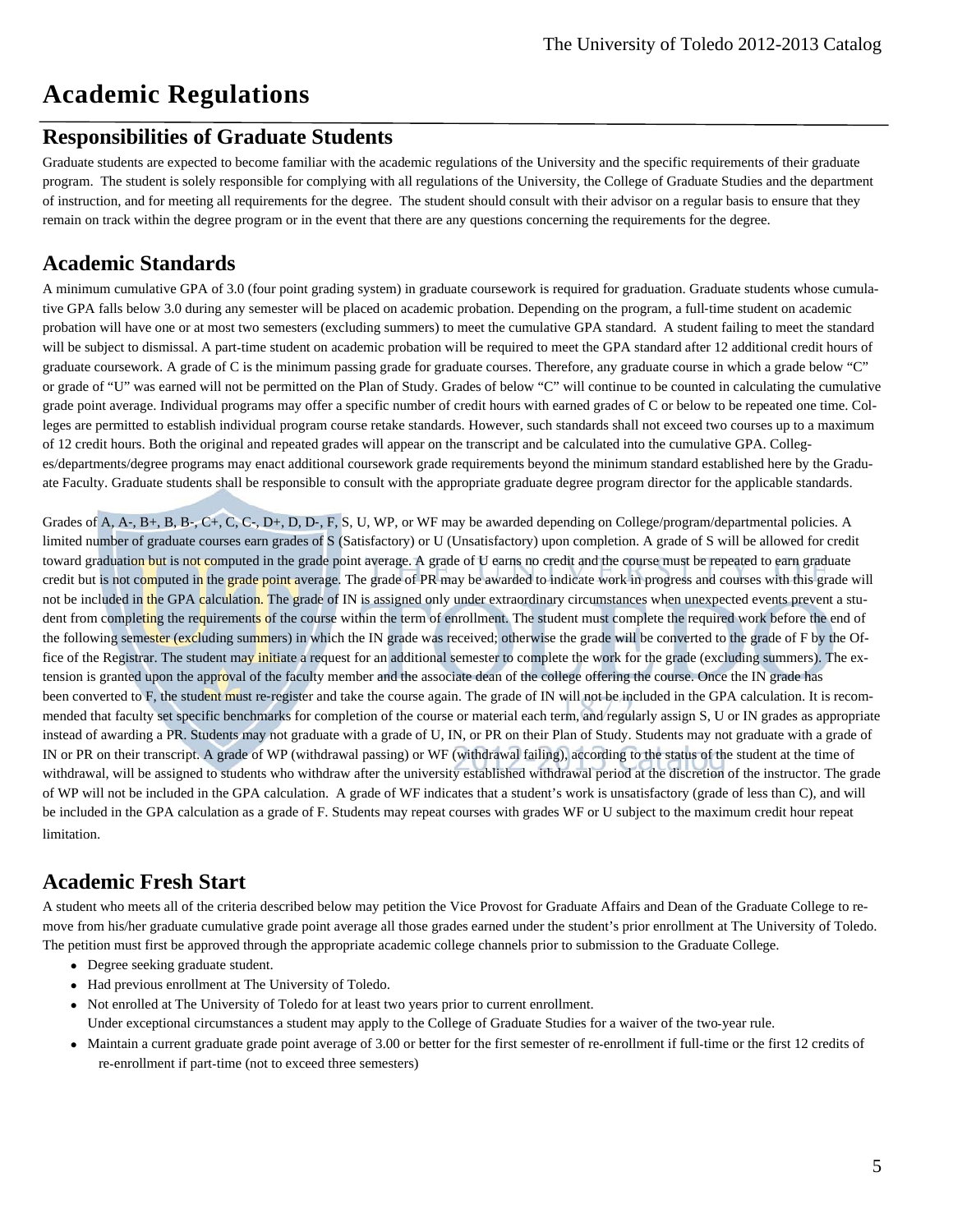#### The University of Toledo 2012-2013 Catalog

If the student's petition is granted, the following will apply:

- This policy only applies to the student's graduate grade point average. There is no impact on a student's earned hours.
- All University of Toledo grades will remain on the student's official, permanent academic record (transcript); this process will affect the cumulative graduate grade point average only. It will not remove evidence/documentation of the student's overall academic history at the university.
- No grades/credits from the student's prior graduate enrollment at the university may be counted toward the subsequent degree program requirements. Degree requirements may only be met by courses included in the calculation of the student's cumulative graduate grade point average at The University of Toledo. Thus, the student who successfully petitions for cumulative graduate grade point average recalculation under this policy automatically forfeits the right to use any of the excluded course work toward the current degree requirements.
- Credit earned from other institutions during the two‐year period will not be accepted for transfer credit.

A student may exercise this graduate academic fresh start option only once, regardless of the number of times the student enters/attends a graduate degree program at The University of Toledo.

*The Academic Fresh Start option applies only to students re-enrolled in the summer 2011 term or beyond. Students re-enrolled prior to summer 2011 are not eligible.* 

# **Courses for Graduate Study**

Credit toward a graduate degree is given for completion of courses designed for graduate students (5000-8000 level). University course numbers follow this system at the graduate level:

 5000-5990 Master's level 6000-6990 Advanced master's level 7000-7990 Doctoral level 8000-8990 Advanced doctoral level

#### **Advising**

The College of Graduate Studies at The University of Toledo places a high priority on a program of faculty advising for students. After a student has been accepted for graduate study by the Graduate College, a program contact is appointed. The student should address questions concerning the program to the faculty member and seek advice prior to registration.

THE UNIVERSITY

# **Graduate Research ADvisory Committee Approval & Assurances (GRAD)**

Students must complete this form and receive the required approvals prior to beginning any research for a project, thesis, or dissertation involving humans, animals, radiation, or biohazardous substances. Federal regulations do not allow retroactive approval. Completion of the GRAD form indicates that a student's committee has approved both a topic and an approach for the research, and is aware of federal requirements for institutional review of research methods. Policy information and required applications referenced on the GRAD form are available on the Research & Sponsored Programs Website.

This form normally should be completed at the time the student determines the nature of the research project. However, in all cases the student must have submitted the form demonstrating compliance before engaging in related research. Failure to obtain the proper approvals could prevent or significantly delay the awarding of the degree. Compliance with federal and state regulations is essential to assure continued funding of the University research programs and, therefore, requires cooperation of all University researchers.

If a student works on a project that is supported by a research grant or contract between the University and an external entity or entities, the student must comply with all terms of the grant or contract. Contractual agreements in support of research or other sponsored activities are legally binding on the University, including the administration, faculty and students engaged in the sponsored projects.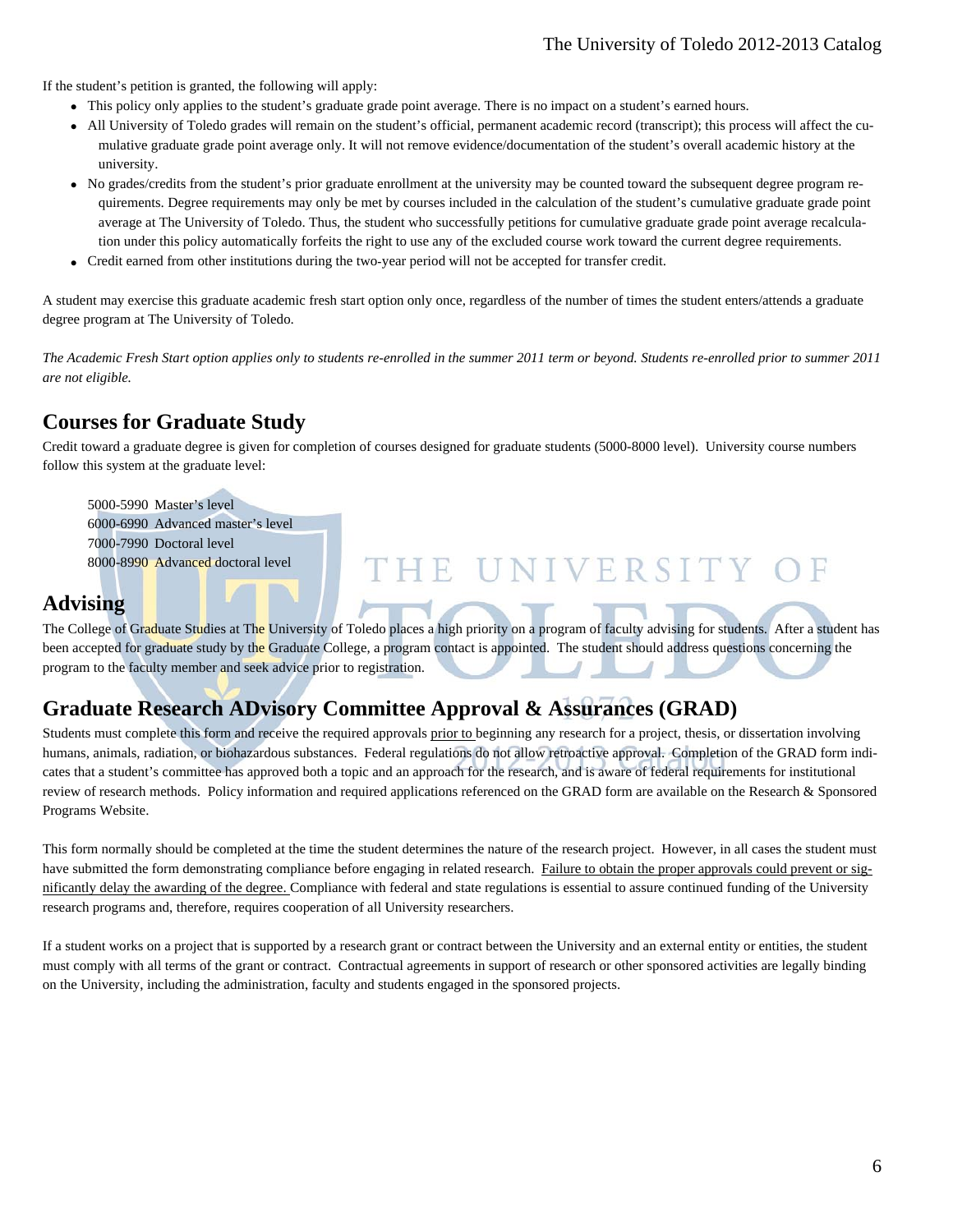#### **Intellectual Protection and Patent Sign-off**

All graduate students engaged in thesis or dissertation research are required to submit a completed "Intellectual Property and Patent Sign-Off" form prior to graduation. This form is designed to protect both the student and the University's legal rights in any invention resulting from the student's research efforts. If potential intellectual property is identified, this form allows for the publication delay of the dissertation or thesis to provide time to file the necessary legal papers, but it will not interfere with the student's graduation schedule. This form should be submitted at the time the dissertation or thesis is uploaded to OhioLINK. All requests for a delay will be granted in increments of one year.

#### **Minimum Enrollment**

Graduate students who have completed their course work and are working on their project, thesis or dissertation, and/or using University facilities and services (i.e., the library, health services, computer services, laboratories, consulting with faculty, apply for graduation, etc.) must register for a minimum of one graduate credit hour each semester, excluding summer terms. However, students who apply for graduation during the summer term also must be registered for a minimum of one graduate credit hour. Access to certain other facilities and services, such as the Student Recreation Center and parking, will require additional user fees. Students who are not enrolled during any time over one calendar year (three consecutive semesters, including summer) will be considered to have stopped their graduate programs and will be required to apply for readmission in order to complete their programs.

## **Transfer of Credits**

Graduate work completed in residence at other academically accredited institutions may be offered in partial fulfillment of the requirements, other than residence, for graduate degrees at The University of Toledo when the work is of acceptable quality and appropriate to the student's program and not part of an outside degree. Application for transfer of credit must be made to the student's advisor. The department/college will communicate its recommendation to the College of Graduate Studies by completing the "Request for Transfer Credit" form available on the College of Graduate Studies' website. The student may obtain advance approval from the advisor to take work elsewhere while enrolled at The University of Toledo. All graduate credits requested for transfer must carry a grade of A, A-, B+ or B. Credit for an S grade may be transferred for grade only if the grading institution verifies that the S translates into a grade of B or higher. Research hours earned at another university are not transferable towards research hours for a project, thesis, or dissertation. Credits taken at a foreign institution are not transferable. Application for transfer of credit must be completed as soon as the credits have been earned. Except in unusual situations, no more than one-third of the hours required for a degree will be accepted as transfer credit. Credit applied towards the master's degree and education specialist degree must have been earned within the period of six years immediately preceding the time the degree is awarded. Credit applied for the doctoral degree must have been earned within seven years immediately preceding the time the degree is awarded (combined M.D./Ph.D. program limit is ten years).

A student may substitute an acceptable alternative for a required course in the case where a substantially similar course was completed as part of a previous degree. Such a substitution requires the approval of the advisor, department chair or program director, college associate dean and College of Graduate Studies and must not decrease the number of course hours required by The University of Toledo. Substitutions may be requested on the Plan of Study form.

1872

A student who has obtained one master's degree at The University of Toledo and elects to take a second master's degree at The University of Toledo may use up to 12 semester hours from the first master's degree if the course work is appropriate for the student's program.

### **Foreign Language Requirement**

The student is required to meet the foreign language requirement of the specific department or college. The "Instructions and Application for the Foreign Language Exam" are available on the College of Graduate Studies' website.

# **Master's Thesis**

Certain departments specify the submission of a thesis as a requirement for the master's degree. If a thesis is required, the student must meet with the advisor to determine the appropriate paperwork and establish a timeline to meet all requirements of the academic department, academic college, and College of Graduate Studies. Students are required to submit their document electronically by uploading to OhioLINK. Procedures for proper submission of a thesis are available on the College of Graduate Studies' website. A handbook authorized by the Graduate Council is available on the site which details the requirements for preparing your document.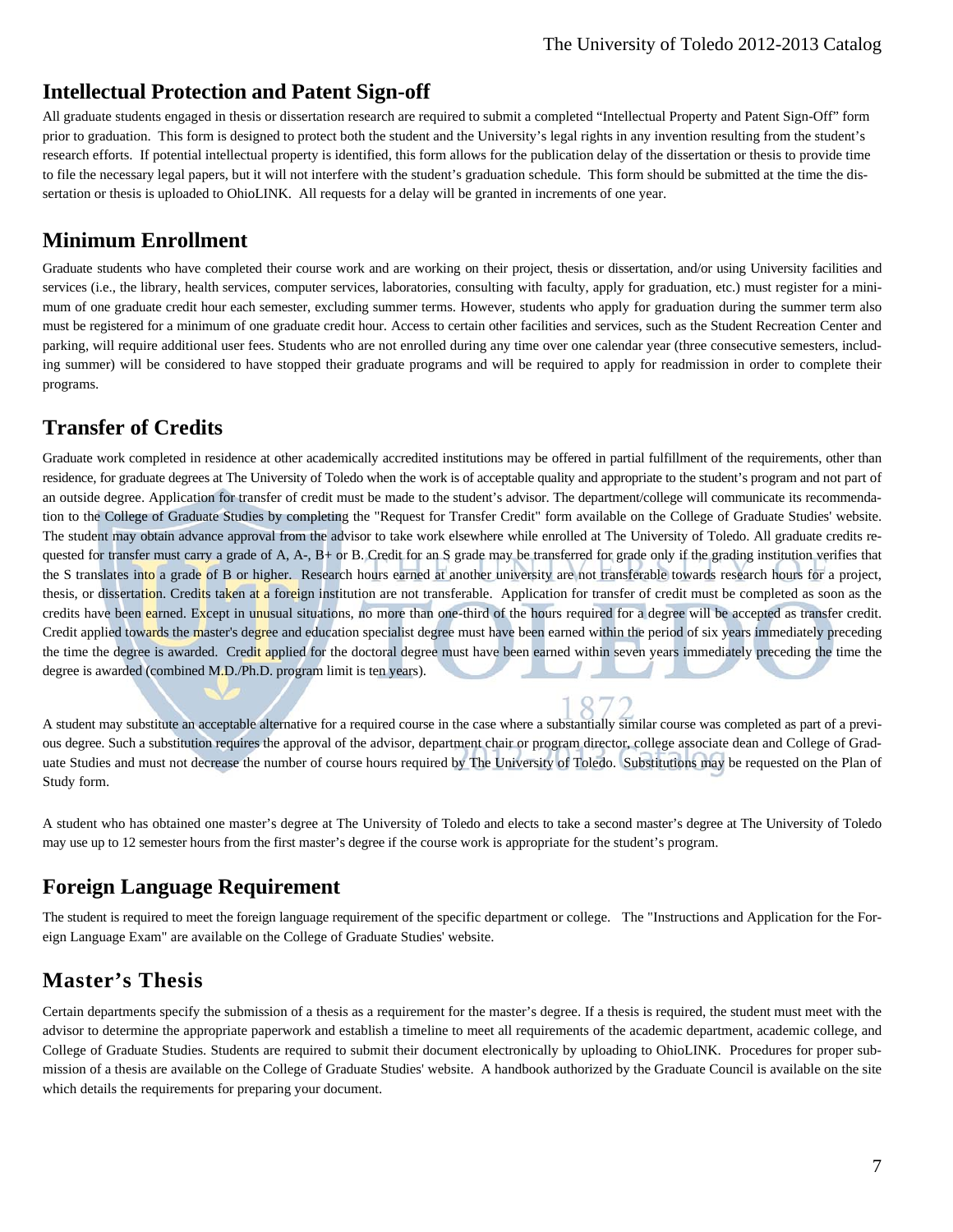#### **Thesis Committee**

A master's thesis committee must consist of a minimum of three members, all of whom must be members of the graduate faculty. An expert from outside the University also may serve as one of the three thesis committee members upon recommendation of the committee chair and approval by the department chair and the graduate dean. Full membership on the graduate faculty is a prerequisite to chairing a master's thesis committee.

#### **Application for Admission to Candidacy for the Doctoral Degree**

At the time a student applies for admission to candidacy, the following requirements must be fulfilled: a GPA of 3.0 on a 12-point system for all courses completed and for courses completed in the department of specialization and satisfactory completion of the examination requirements of the specific college or department. The Admission to Candidacy form is available on the College of Graduate Studies' website. It is the student's responsibility to initiate the application. Admission to candidacy shall be recorded on the student's permanent record. A student who fails to qualify for candidacy at the required time will not be permitted to continue.

### **Doctoral Dissertation**

All departments require a dissertation in partial fulfillment of the doctoral degree. The dissertation should constitute an original work of a scholarly nature. The student must meet with the advisor to determine the appropriate paperwork and establish a timeline to meet all requirements of the academic department, academic college, and College of Graduate Studies. Students are required to submit their dissertation electronically by uploading to OhioLINK and to publish their document with ProQuest/UMI. Procedures for proper submission of a dissertation are available on the College of Graduate Studies' website. A handbook authorized by the Graduate Council is available on the site which details the requirements for preparing your document.

### **Dissertation Committee**

Full membership on the graduate faculty is a prerequisite to chairing a doctoral dissertation committee. A doctoral dissertation committee must consist of a minimum of four members. One of the four members must be an external committee member whose primary appointment is outside the candidate's program or department, or may be outside the University. The external member must be familiar with the standards of doctoral research in the field of the dissertation and should be in a field related to the student's dissertation topic. Those committee members who are tenured or tenure-track UT faculty must be members of UT's graduate faculty. An expert from outside the University may serve on the doctoral dissertation committee upon the recommendation of the committee chair, and approval by the department chair and the graduate dean. The request, along with the Graduate Faculty Membership Application and reader's curriculum vita, must be submitted to the College of Graduate Studies for approval prior to committee appointment. 1872

The composition of the doctoral dissertation committee is recommended by the chair of the committee in consultation with the student; it requires concurrence by the relevant department/program director, the dean (or designate) of the academic division, and approval by the dean of the College ZUIZ-ZUIJ Caldil of Graduate Studies.

### **Graduation Procedures**

Students must file a formal "Application for Graduation" by the posted deadline for the term. Graduation information is available on the College of Graduate Studies' website. The University graduation exercises are conducted to honor those who have earned their degrees. The graduate is encouraged to attend the commencement exercises. Candidates shall wear academic dress with appropriate hoods. Arrangements for academic dress must be made through the University Bookstore well in advance of commencement. The student should contact the University Bookstore early in the semester of graduation. Graduate students completing all degree requirements will receive the official diploma approximately six to eight weeks after the commencement ceremony, Students who fail to graduate in the semester for which they have applied must submit a new application for a future term. It is the responsibility of the student to meet all requirements for graduation. To ensure graduation proceeds as planned, it is important for students to meet with the advisor early in the semester of intended graduation.

### **Courses Reserved for Graduate Credit**

A senior who does not require a full schedule for the completion of bachelor's degree requirements at The University of Toledo may enroll in courses for graduate credit. In such cases the total schedule is not to exceed 12 semester hours of work. The appropriate application must be filed with the College of Graduate Studies before the beginning of the semester. Please contact the College of Graduate Studies for details regarding this process. This procedure is possible only where the academic record reveals unusual scholastic ability. This option may not be available in all programs of study.